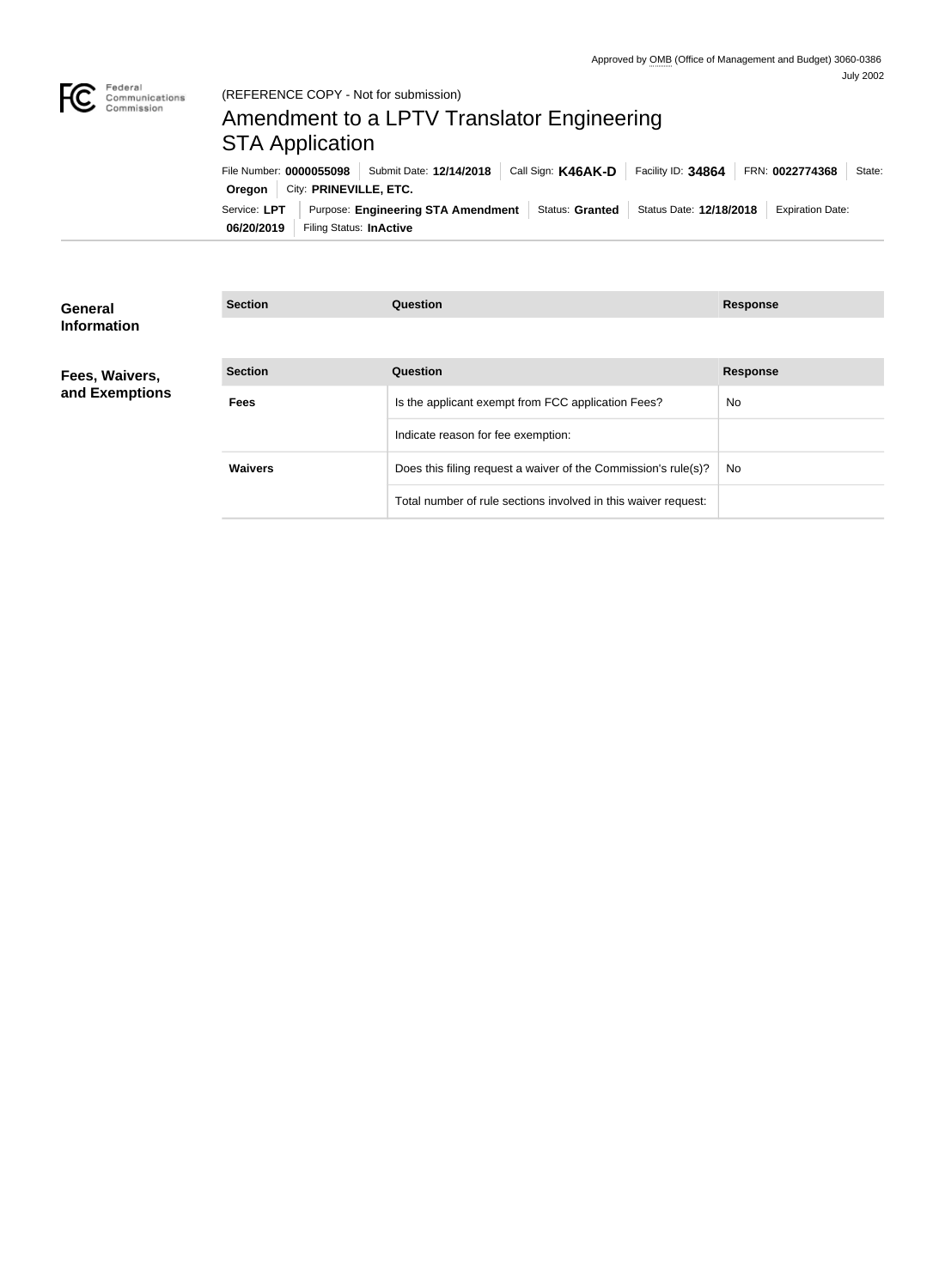### **Applicant Name, Type, and Contact Information**

| <b>Applicant</b>                                            | <b>Address</b>                                                                                                            | <b>Phone</b>          | Email                  | <b>Applicant</b><br><b>Type</b> |
|-------------------------------------------------------------|---------------------------------------------------------------------------------------------------------------------------|-----------------------|------------------------|---------------------------------|
| SANDER OPERATING CO. III LLC D/B/A<br><b>KGW TELEVISION</b> | Denise Branson, Sr.<br>Paralegal<br>TEGNA, Inc.<br>7950 Jones Branch<br>Drive<br>McLean, VA 22107<br><b>United States</b> | $+1(703)$<br>873-6606 | dbranson@TEGNA.<br>com | Limited<br>Liability<br>Company |

#### **Authorization Holder Name**

 $\Box$  Check box if the Authorization Holder name is being updated because of the sale (or transfer of control) of the Authorization(s) to another party and for which proper Commission approval has not been received or proper notification provided.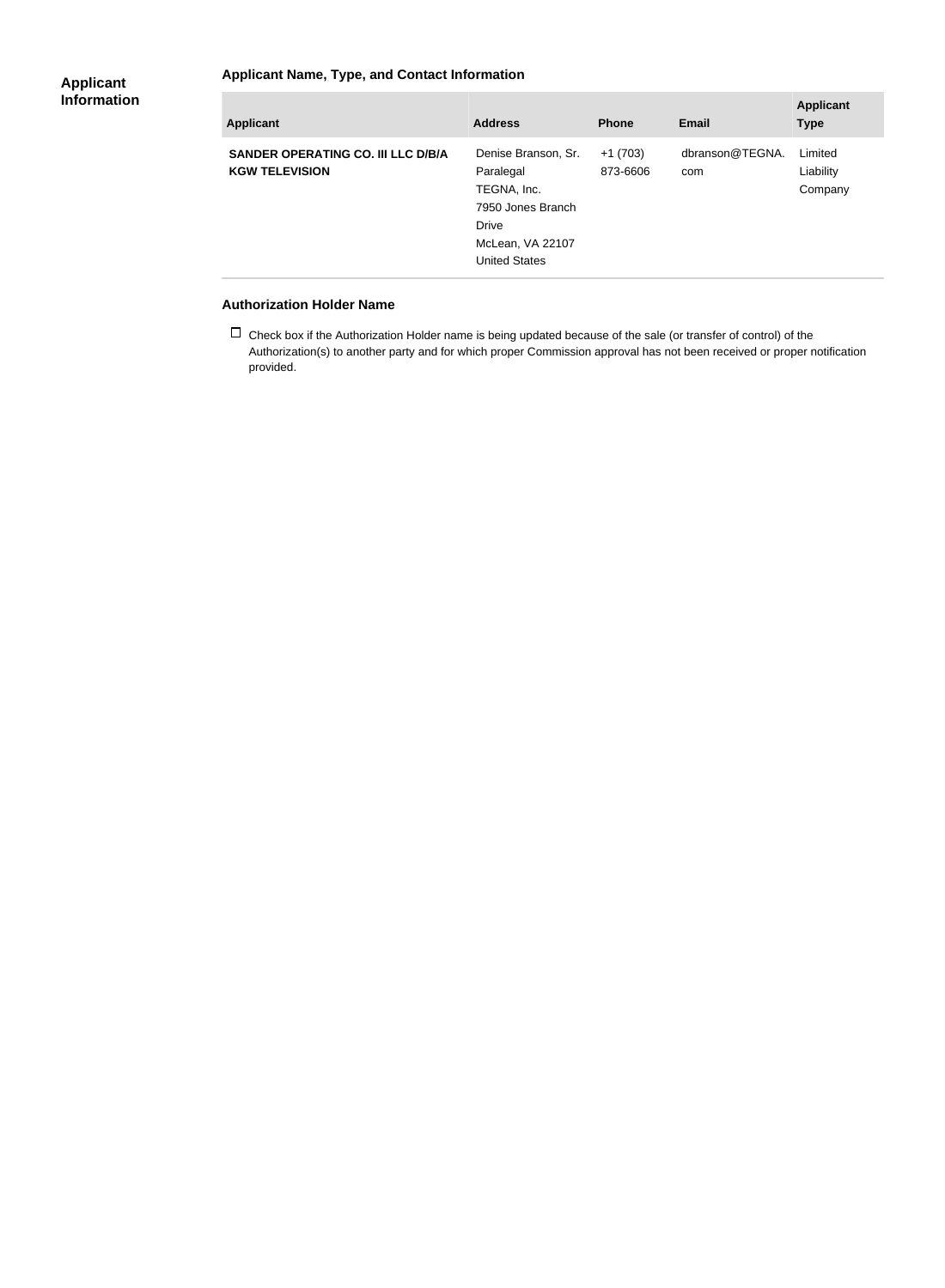| <b>Contact</b>                | <b>Contact Name</b>                                           | <b>Address</b>                                                             | <b>Phone</b> | Email               | <b>Contact Type</b>     |
|-------------------------------|---------------------------------------------------------------|----------------------------------------------------------------------------|--------------|---------------------|-------------------------|
| <b>Representatives</b><br>(1) | Michael Beder, Esq<br>Associate General Counsel<br>TEGNA Inc. | 7950 Jones Branch Drive +1 (703) 873-<br>McLean. VA 22107<br>United States | 6902         | mbeer@TEGNA.<br>com | Legal<br>Representative |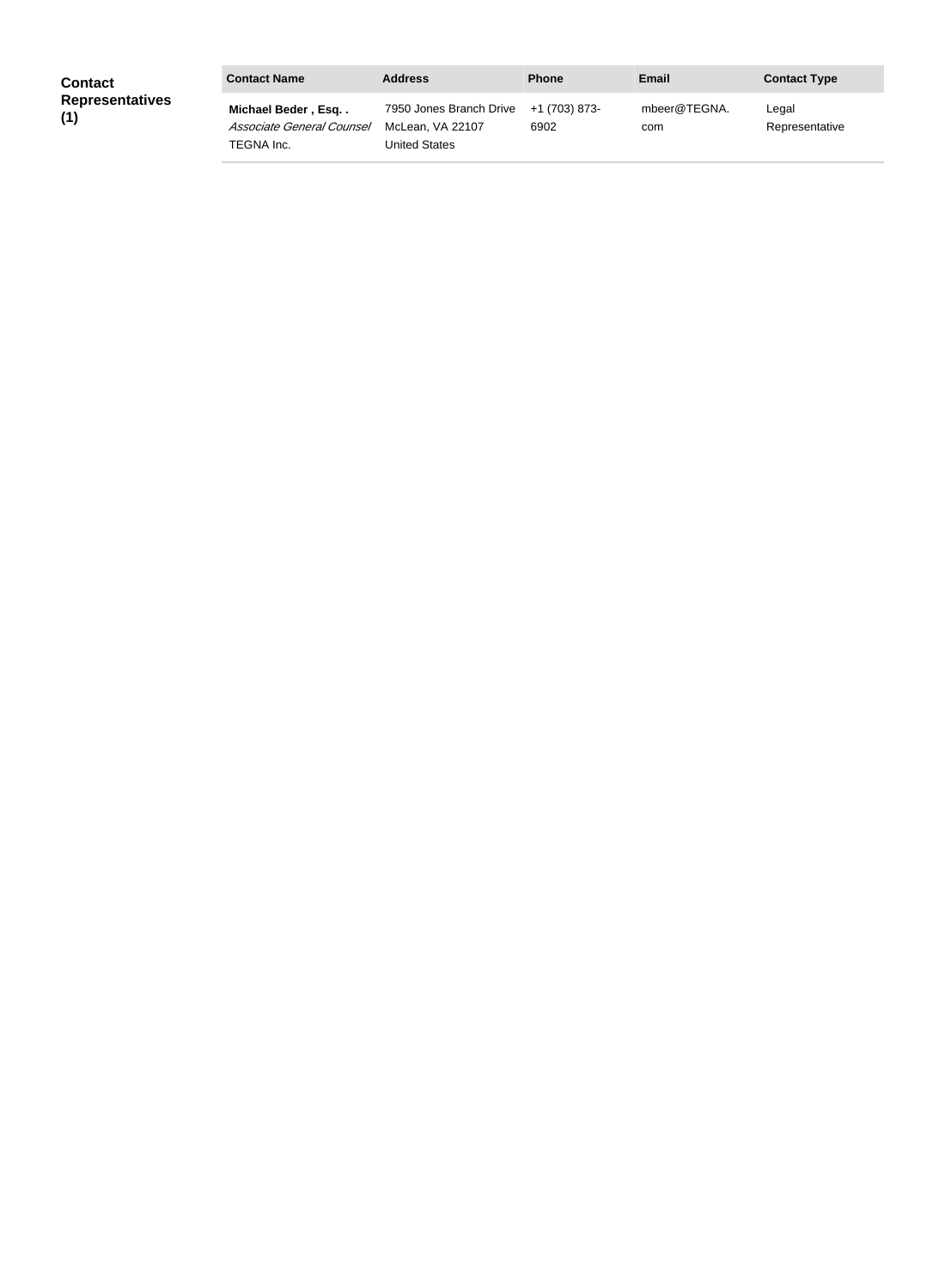| <b>Channel and</b> |  |
|--------------------|--|
| <b>Facility</b>    |  |
| <b>Information</b> |  |

| <b>Section</b>     | Question         | <b>Response</b> |
|--------------------|------------------|-----------------|
| <b>Facility ID</b> | 34864            |                 |
| <b>State</b>       | Oregon           |                 |
| City               | PRINEVILLE, ETC. |                 |
| <b>LPT Channel</b> | 19               |                 |

# **Primary station proposed to be rebroadcast:**

**Facility Id Call Sign City State**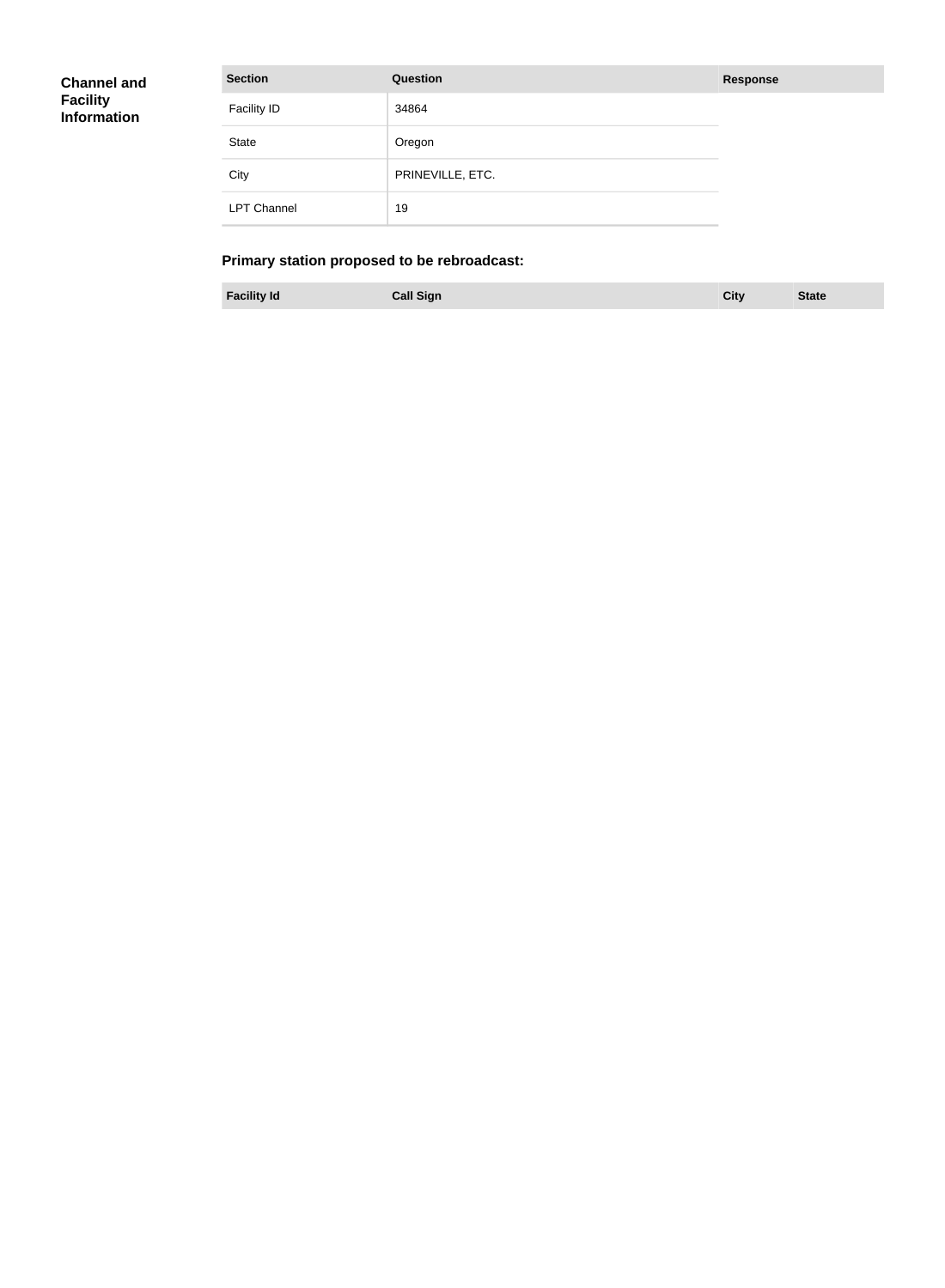| <b>Antenna Location</b><br>Data | <b>Section</b>                           | Question                                                           | <b>Response</b>                          |
|---------------------------------|------------------------------------------|--------------------------------------------------------------------|------------------------------------------|
|                                 | <b>Antenna Structure</b><br>Registration | Do you have an FCC Antenna Structure Registration (ASR)<br>Number? | <b>No</b>                                |
|                                 |                                          | <b>ASR Number</b>                                                  |                                          |
|                                 | <b>Coordinates (NAD83)</b>               | Latitude                                                           | 44° 26′ 16.4″ N+                         |
|                                 |                                          | Longitude                                                          | 120° 57' 17.1" W-                        |
|                                 |                                          | Structure Type                                                     | TOWER-A free standing or<br>guyed struct |
|                                 |                                          | <b>Overall Structure Height</b>                                    | 18 meters                                |
|                                 |                                          | <b>Support Structure Height</b>                                    | 18 meters                                |
|                                 |                                          | Ground Elevation (AMSL)                                            | 1717 meters                              |
|                                 | <b>Antenna Data</b>                      | Height of Radiation Center Above Ground Level                      | 17 meters                                |
|                                 |                                          | Height of Radiation Center Above Mean Sea Level                    | 1734 meters                              |
|                                 |                                          | <b>Effective Radiated Power</b>                                    | 1.35 kW                                  |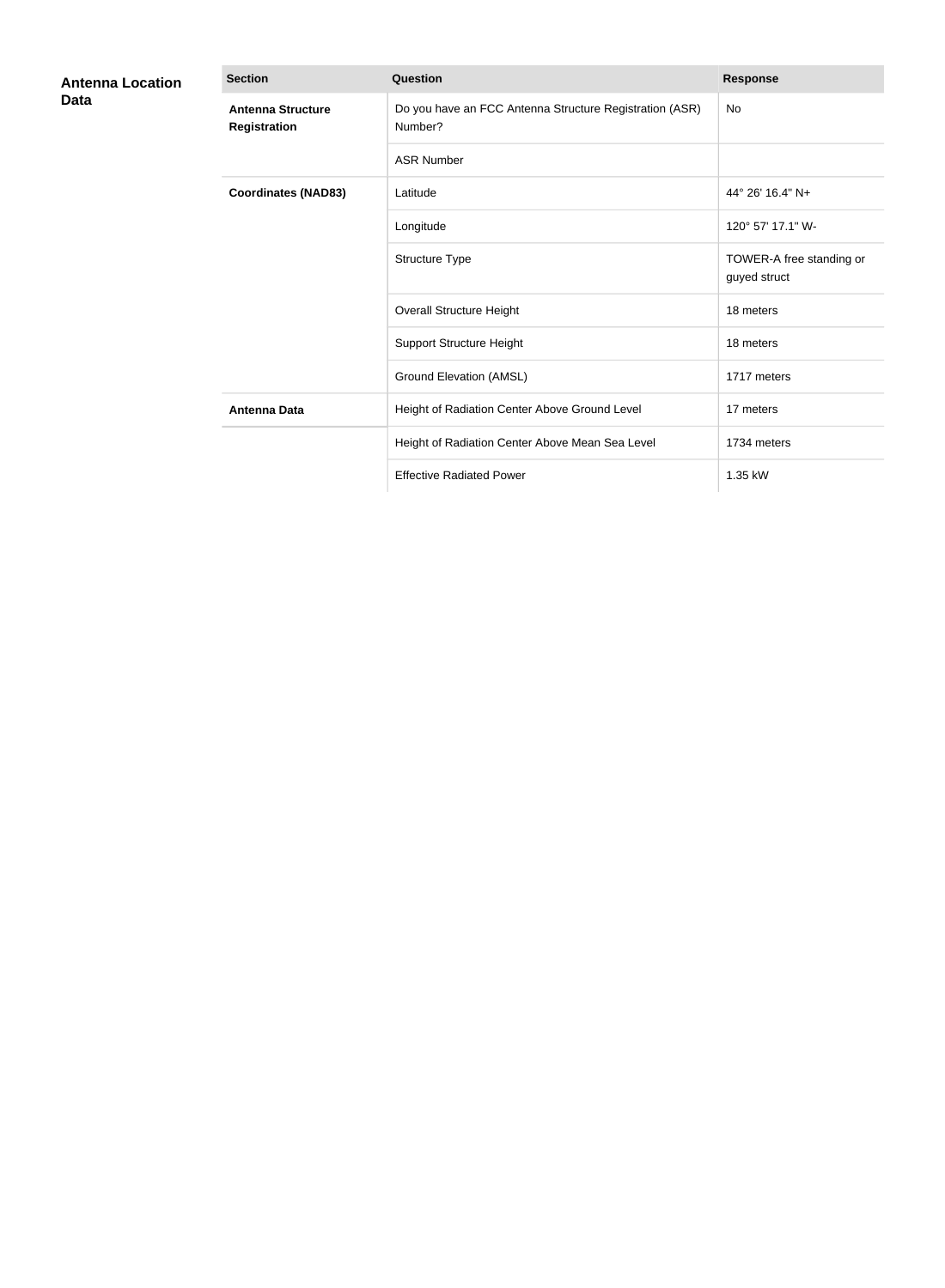| Antenna               | <b>Section</b>                               | Question                                                                                                                                            | <b>Response</b>           |
|-----------------------|----------------------------------------------|-----------------------------------------------------------------------------------------------------------------------------------------------------|---------------------------|
| <b>Technical Data</b> | <b>Antenna Type</b>                          | Antenna Type                                                                                                                                        | <b>Directional Custom</b> |
|                       |                                              | Do you have an Antenna ID?                                                                                                                          | Yes                       |
|                       |                                              | Antenna ID                                                                                                                                          | 20732                     |
|                       | <b>Antenna Manufacturer and</b>              | Manufacturer:                                                                                                                                       | <b>SCA</b>                |
|                       | <b>Model</b>                                 | Model                                                                                                                                               | 4DR-16-2HW                |
|                       |                                              | Rotation                                                                                                                                            | 198 degrees               |
|                       |                                              | <b>Electrical Beam Tilt</b>                                                                                                                         | Not Applicable            |
|                       |                                              | <b>Mechanical Beam Tilt</b>                                                                                                                         | Not Applicable            |
|                       |                                              | toward azimuth                                                                                                                                      |                           |
|                       |                                              | Polarization                                                                                                                                        | Horizontal                |
|                       | <b>Elevation Radiation</b><br><b>Pattern</b> | Does the proposed antenna propose elevation radiation<br>patterns that vary with azimuth for reasons other than the<br>use of mechanical beam tilt? | <b>No</b>                 |
|                       |                                              | Uploaded file for elevation antenna (or radiation) pattern<br>data                                                                                  |                           |
|                       |                                              | Out-of-Channel Emission Mask:                                                                                                                       | <b>Full Service</b>       |

# **Directional Antenna Relative Field Values (Pre-rotated Pattern)**

| <b>Degree</b> | Value | <b>Degree</b> | Value | <b>Degree</b> | Value | <b>Degree</b> | Value |
|---------------|-------|---------------|-------|---------------|-------|---------------|-------|
| $\pmb{0}$     | 1     | 90            | 0.715 | 180           | 0.02  | 270           | 0.71  |
| 10            | 0.945 | 100           | 0.58  | 190           | 0.02  | 280           | 0.825 |
| 20            | 0.83  | 110           | 0.41  | 200           | 0.02  | 290           | 0.915 |
| 30            | 0.795 | 120           | 0.135 | 210           | 0.02  | 300           | 0.975 |
| 40            | 0.925 | 130           | 0.02  | 220           | 0.02  | 310           | 0.983 |
| 50            | 0.995 | 140           | 0.02  | 230           | 0.02  | 320           | 0.895 |
| 60            | 0.975 | 150           | 0.02  | 240           | 0.13  | 330           | 0.784 |
| 70            | 0.92  | 160           | 0.02  | 250           | 0.395 | 340           | 0.827 |
| 80            | 0.835 | 170           | 0.02  | 260           | 0.56  | 350           | 0.955 |

### **Additional Azimuths**

| <b>Degree</b> | Vд |
|---------------|----|
| 53            |    |
| 307           |    |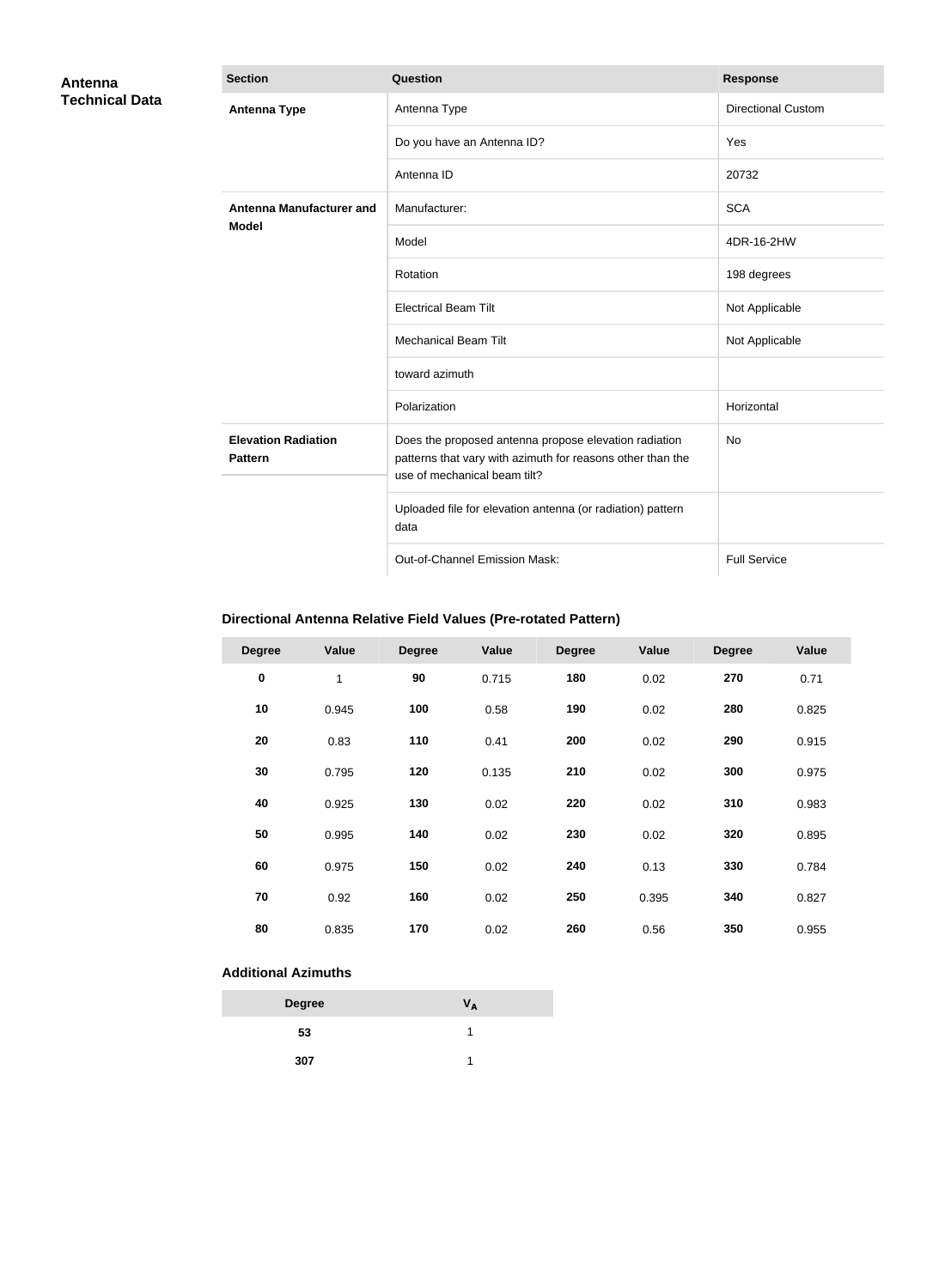| <b>General Certification</b><br>The Applicant waives any claim to the use of any particular<br><b>Statements</b><br>frequency or of the electromagnetic spectrum as against the<br>regulatory power of the United States because of the<br>previous use of the same, whether by authorization or<br>otherwise, and requests an Authorization in accordance with<br>this application (See Section 304 of the Communications Act<br>of 1934, as amended.).<br>The Applicant certifies that neither the Applicant nor any<br>other party to the application is subject to a denial of Federal<br>benefits pursuant to §5301 of the Anti-Drug Abuse Act of<br>1988, 21 U.S.C. §862, because of a conviction for<br>possession or distribution of a controlled substance. This<br>certification does not apply to applications filed in services<br>exempted under §1.2002(c) of the rules, 47 CFR. See §1.<br>2002(b) of the rules, 47 CFR §1.2002(b), for the definition of<br>"party to the application" as used in this certification §1.2002<br>(c). The Applicant certifies that all statements made in this<br>application and in the exhibits, attachments, or documents<br>incorporated by reference are material, are part of this<br>application, and are true, complete, correct, and made in<br>good faith.<br><b>Authorized Party to Sign</b><br><b>FAILURE TO SIGN THIS APPLICATION MAY RESULT IN</b><br>DISMISSAL OF THE APPLICATION AND FORFEITURE<br>OF ANY FEES PAID<br>Upon grant of this application, the Authorization Holder may<br>be subject to certain construction or coverage requirements.<br>Failure to meet the construction or coverage requirements<br>will result in automatic cancellation of the Authorization.<br>Consult appropriate FCC regulations to determine the<br>construction or coverage requirements that apply to the type<br>of Authorization requested in this application.<br>WILLFUL FALSE STATEMENTS MADE ON THIS FORM<br>OR ANY ATTACHMENTS ARE PUNISHABLE BY FINE AND<br>/OR IMPRISONMENT (U.S. Code, Title 18, §1001) AND/OR<br>REVOCATION OF ANY STATION AUTHORIZATION (U.S.<br>Code, Title 47, §312(a)(1)), AND/OR FORFEITURE (U.S.<br>Code, Title 47, §503).<br>I certify that this application includes all required and<br>Yes<br>relevant attachments.<br>I declare, under penalty of perjury, that I am an authorized<br>Akin S. Harrison, Esq.<br>representative of the above-named applicant for the<br>Secretary<br>Authorization(s) specified above. | <b>Certification</b> | <b>Section</b> | Question | <b>Response</b> |  |
|---------------------------------------------------------------------------------------------------------------------------------------------------------------------------------------------------------------------------------------------------------------------------------------------------------------------------------------------------------------------------------------------------------------------------------------------------------------------------------------------------------------------------------------------------------------------------------------------------------------------------------------------------------------------------------------------------------------------------------------------------------------------------------------------------------------------------------------------------------------------------------------------------------------------------------------------------------------------------------------------------------------------------------------------------------------------------------------------------------------------------------------------------------------------------------------------------------------------------------------------------------------------------------------------------------------------------------------------------------------------------------------------------------------------------------------------------------------------------------------------------------------------------------------------------------------------------------------------------------------------------------------------------------------------------------------------------------------------------------------------------------------------------------------------------------------------------------------------------------------------------------------------------------------------------------------------------------------------------------------------------------------------------------------------------------------------------------------------------------------------------------------------------------------------------------------------------------------------------------------------------------------------------------------------------------------------------------------------------------------------------------------------------------------------------------------------------------------------------------------------------------------------|----------------------|----------------|----------|-----------------|--|
|                                                                                                                                                                                                                                                                                                                                                                                                                                                                                                                                                                                                                                                                                                                                                                                                                                                                                                                                                                                                                                                                                                                                                                                                                                                                                                                                                                                                                                                                                                                                                                                                                                                                                                                                                                                                                                                                                                                                                                                                                                                                                                                                                                                                                                                                                                                                                                                                                                                                                                                     |                      |                |          |                 |  |
|                                                                                                                                                                                                                                                                                                                                                                                                                                                                                                                                                                                                                                                                                                                                                                                                                                                                                                                                                                                                                                                                                                                                                                                                                                                                                                                                                                                                                                                                                                                                                                                                                                                                                                                                                                                                                                                                                                                                                                                                                                                                                                                                                                                                                                                                                                                                                                                                                                                                                                                     |                      |                |          |                 |  |
|                                                                                                                                                                                                                                                                                                                                                                                                                                                                                                                                                                                                                                                                                                                                                                                                                                                                                                                                                                                                                                                                                                                                                                                                                                                                                                                                                                                                                                                                                                                                                                                                                                                                                                                                                                                                                                                                                                                                                                                                                                                                                                                                                                                                                                                                                                                                                                                                                                                                                                                     |                      |                |          |                 |  |
|                                                                                                                                                                                                                                                                                                                                                                                                                                                                                                                                                                                                                                                                                                                                                                                                                                                                                                                                                                                                                                                                                                                                                                                                                                                                                                                                                                                                                                                                                                                                                                                                                                                                                                                                                                                                                                                                                                                                                                                                                                                                                                                                                                                                                                                                                                                                                                                                                                                                                                                     |                      |                |          |                 |  |
|                                                                                                                                                                                                                                                                                                                                                                                                                                                                                                                                                                                                                                                                                                                                                                                                                                                                                                                                                                                                                                                                                                                                                                                                                                                                                                                                                                                                                                                                                                                                                                                                                                                                                                                                                                                                                                                                                                                                                                                                                                                                                                                                                                                                                                                                                                                                                                                                                                                                                                                     |                      |                |          | 12/14/2018      |  |